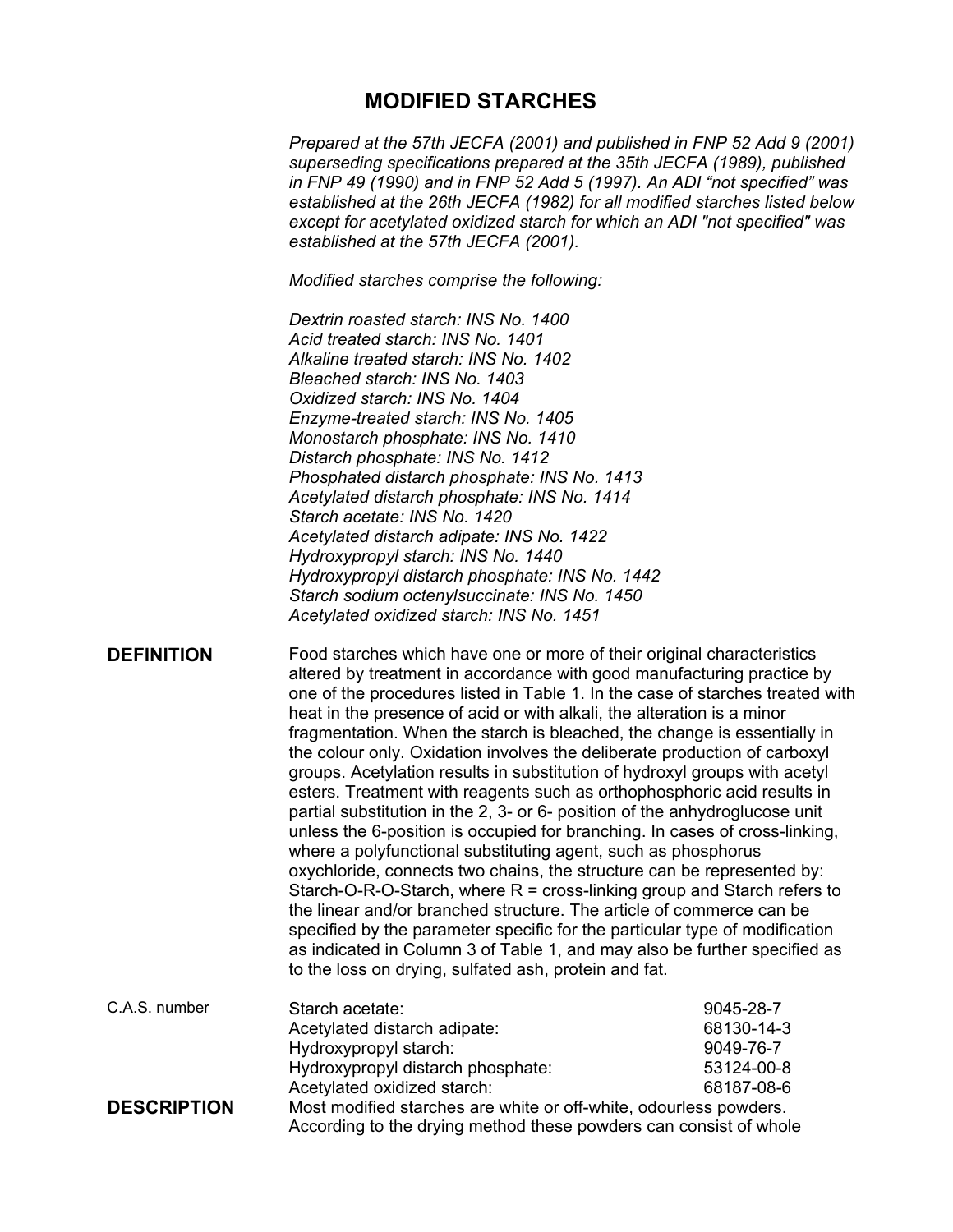granules having the appearance of the original native starch, or aggregates consisting of a number of granules (pearl starch, starch-grits) or, if pregelatinized, of flakes, amorphous powder or coarse particles.

**FUNCTIONAL USES** Thickener, stabilizer, binder, emulsifier

# **CHARACTERISTICS**

IDENTIFICATION

Solubility (Vol. 4) Insoluble in cold water (if not pregelatinized); forming typical colloidal solutions with viscous properties in hot water; insoluble in ethanol. Microscopy Passes test See description under TESTS Iodine stain Passes test See description under TESTS Copper reduction Passes test See description under TESTS Differentiation test **Passes test for type of starch** See description under TESTS for: 1. Hypochlorite oxidized starch 2. Specific reaction for acetyl groups 3. Positive test for ester groups **PURITY** Sulfur dioxide Not more than 50 mg/kg for modified cereal starches Not more than 10 mg/kg for other modified starches unless otherwise specified in Table I See description under TESTS Lead (Vol. 4) Not more than 2 mg/kg Determine using an atomic absorption technique appropriate to the specified level. The selection of sample size and method of sample preparation may be based on the principles of the method described in Volume 4, "Instrumental methods". Additional purity specifications for individual chemically modified starches See column 3 of Table I See description under TESTS

# **TESTS**

IDENTIFICATION TESTS

Microscopy Modified starches which have not been pregelatinized retain their granular structure and can be identified as starches by microscopic observation.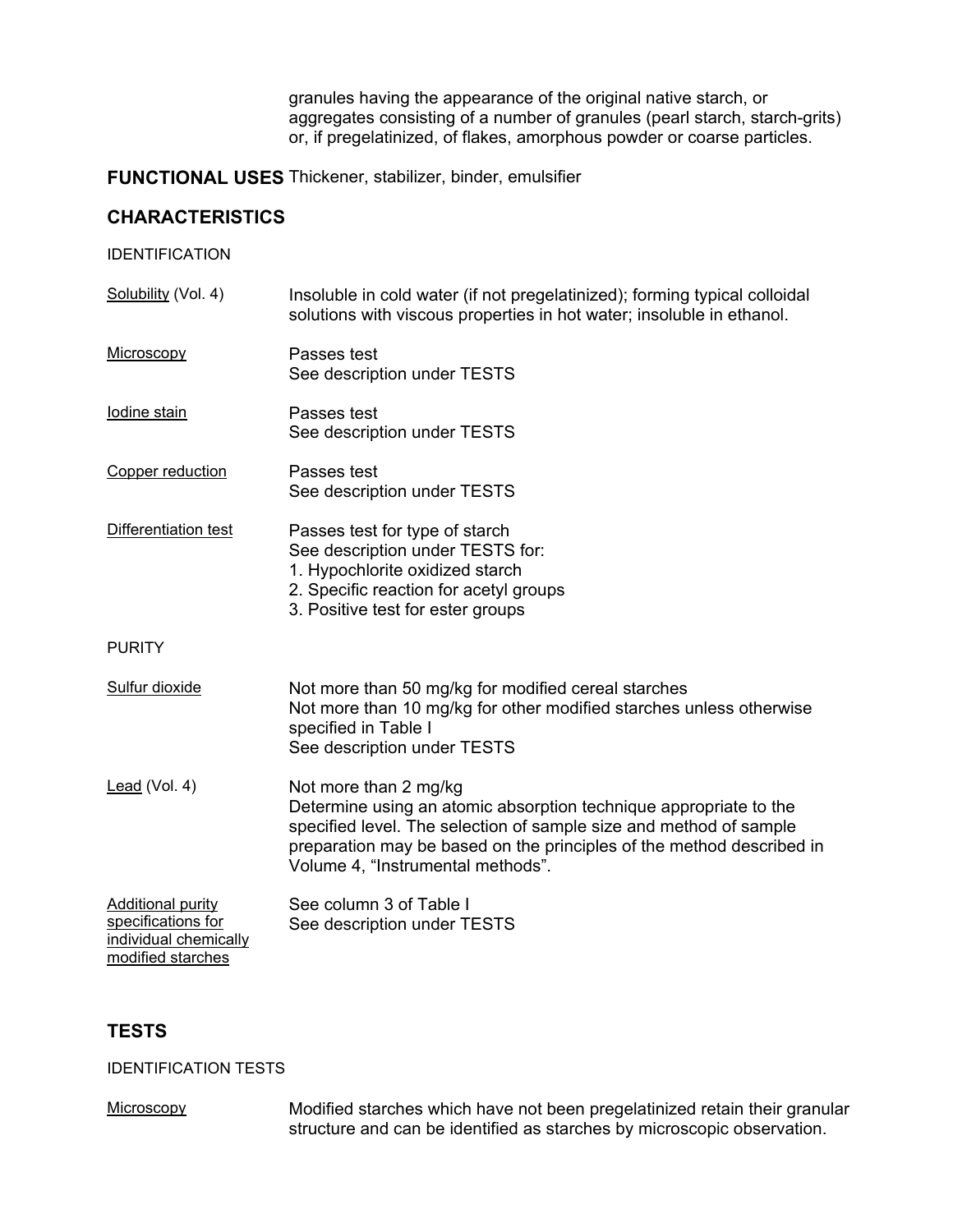Shape, size and sometimes striations are characteristics of the botanical origin. In polarized light under cross nicol prisms the typical polarization cross will be observed

- Iodine stain Add a few drops of 0.1 N potassium tri-iodide to an aqueous suspension of the sample. These starches stain with iodine in the same way as native starches. The colour can range from dark blue to red
- Copper reduction Place about 2.5 g of the sample previously washed with water, in a boiling flask, add 10 ml of dilute hydrochloric acid (3%) and 70 ml of water, mix, reflux for about three hours and cool. Add 0.5 ml of the resulting solution to 5 ml of hot alkaline cupric tartrate TS. A copious red precipitate is produced
- Differentiation test To differentiate between various treated starches perform the following tests:

1. Test for hypochlorite-oxidized starch (not for slightly oxidized potato starch)

Principle:

Because of the carboxyl group content, hypochlorite-oxidized starch has anionic properties. It can be dyed with positively charged dyes such as methylene blue.

Procedure:

50 mg of the sample are kept in suspension for 5-10 min in 25 ml of a 1% aqueous dye solution and stirred occasionally. After decantation of the excess solution, the starch is washed with distilled water. Microscopic inspection clearly shows colouring, if the sample is hypochlorite-oxidized starch. By this test hypochlorite-oxidized starch is distinguished from native and acid modified starch of the same botanical origin.

2. Specific reaction of acetyl groups Principle:

Acetate is liberated upon saponification of acetylated starch. After concentration the acetate is converted to acetone by heating with calcium hydroxide. The acetone thus produced stains blue with onitrobenzaldehyde.

# Procedure:

About 10 g of the sample is suspended in 25 ml water to which is added 20 ml of 0.4 N NaOH. After shaking for 1 h the starch is filtered off and the filtrate evaporated in an oven at 110º. The residue is dissolved in a few drops of water and transferred to a test tube. Add calcium hydroxide and heat the tube. If the sample is acetylated starch, acetone vapours are produced. These produce a blue colour on a paper strip soaked in a fresh saturated solution of o-nitrobenzaldehyde in 2 N NaOH. The blue colour is more distinct when the original yellow colour of the reagents is removed with 1 drop of a 1 in 10 solution of hydrochloric acid.

3. Positive test for ester groups

The infrared spectrum of a thin film gives a typical absorption band at about 1720 cm-1 which is an indication for ester groups. The limit of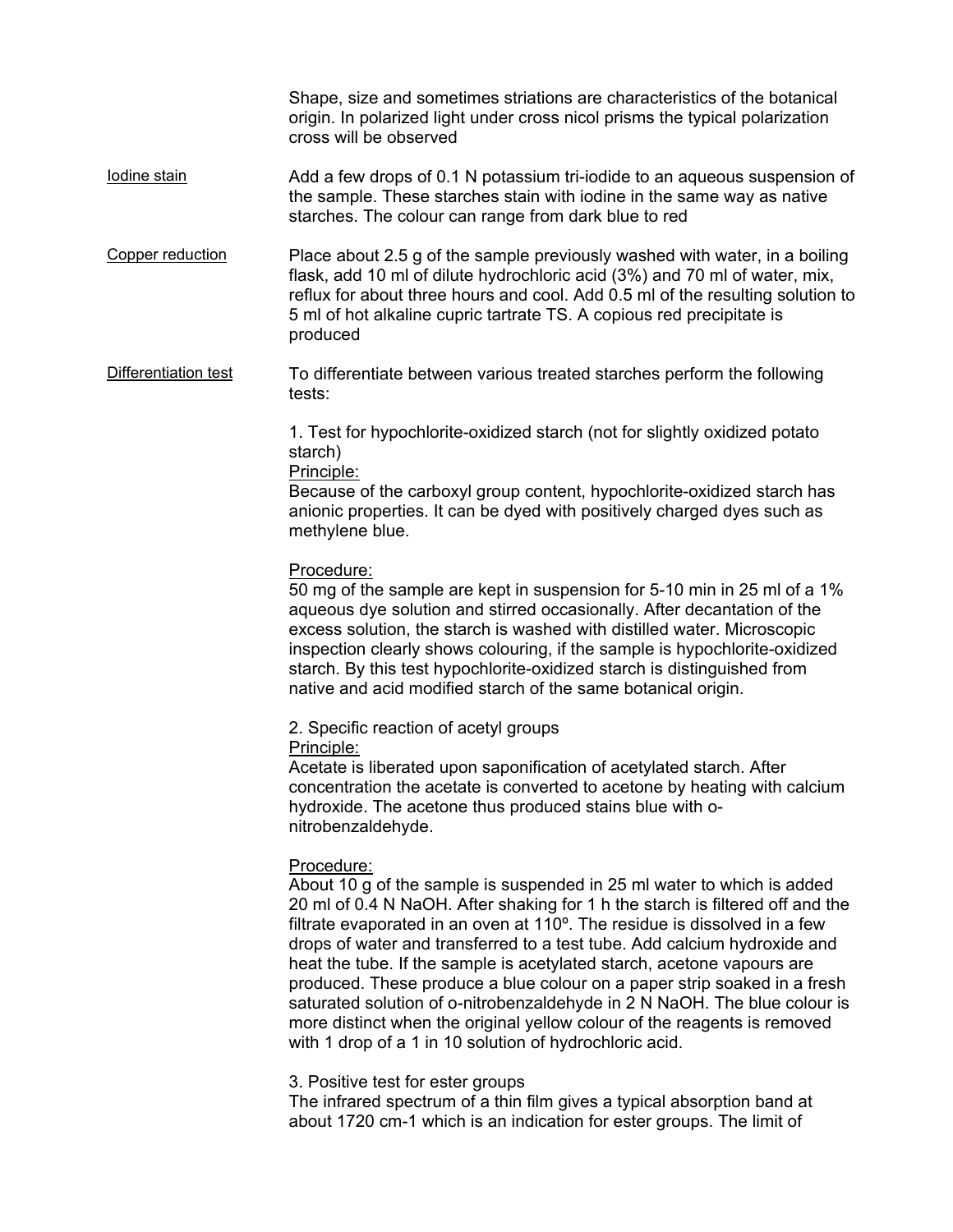# PURITY TESTS

Sulfur dioxide Scope:

The method is applicable, with minor modifications, to liquid or solid samples even in the presence of other volatile sulfur compounds.

### Principle:

The sulfur dioxide is released from the sample in a boiling acid medium and is removed by a stream of carbon dioxide. The separated gas is collected in dilute hydrogen peroxide where it is oxidized to sulfuric acid and titrated with standard alkali. Alternatively, the sulfuric acid may be determined gravimetrically as barium sulfate.

#### Apparatus:

"Monier-Williams" apparatus for the determination of sulfurous acid, constructed with standard-taper glass connections, can be obtained from any reliable scientific glass apparatus store. It is customary, however, to construct the apparatus with regular laboratory glassware using stopper connections (see Figure 1).





The assembly consists of a 1000-ml two-neck round-bottom boiling flask to which a gas-inlet tube, a 60-ml dropping funnel having a 2-mm bore stopcock, and a sloping Allihn reflux condenser are attached. A delivery tube connects the upper end of the condenser to the bottom of a 250-ml conical receiving flask, which is followed by a Peligot tube. In operation, carbon dioxide is passed through the scrubber and bubbled through the heated reaction mixture, sweeping sulfur dioxide through the condenser and into the receivers where it is absorbed quantitatively.

#### Preparation of solutions:

Sodium carbonate solution: Dissolve approximately 15 g of  $Na<sub>2</sub>CO<sub>3</sub>$  or 40 g of  $Na<sub>2</sub>CO<sub>3</sub>·10H<sub>2</sub>O$  in distilled water, and dilute to 100 ml. Hydrogen peroxide, 3%: Dilute 10 ml of C.P. (Chemical Purity) neutral 30% hydrogen peroxide  $(H<sub>2</sub>O<sub>2</sub>)$  with distilled water to 100 ml.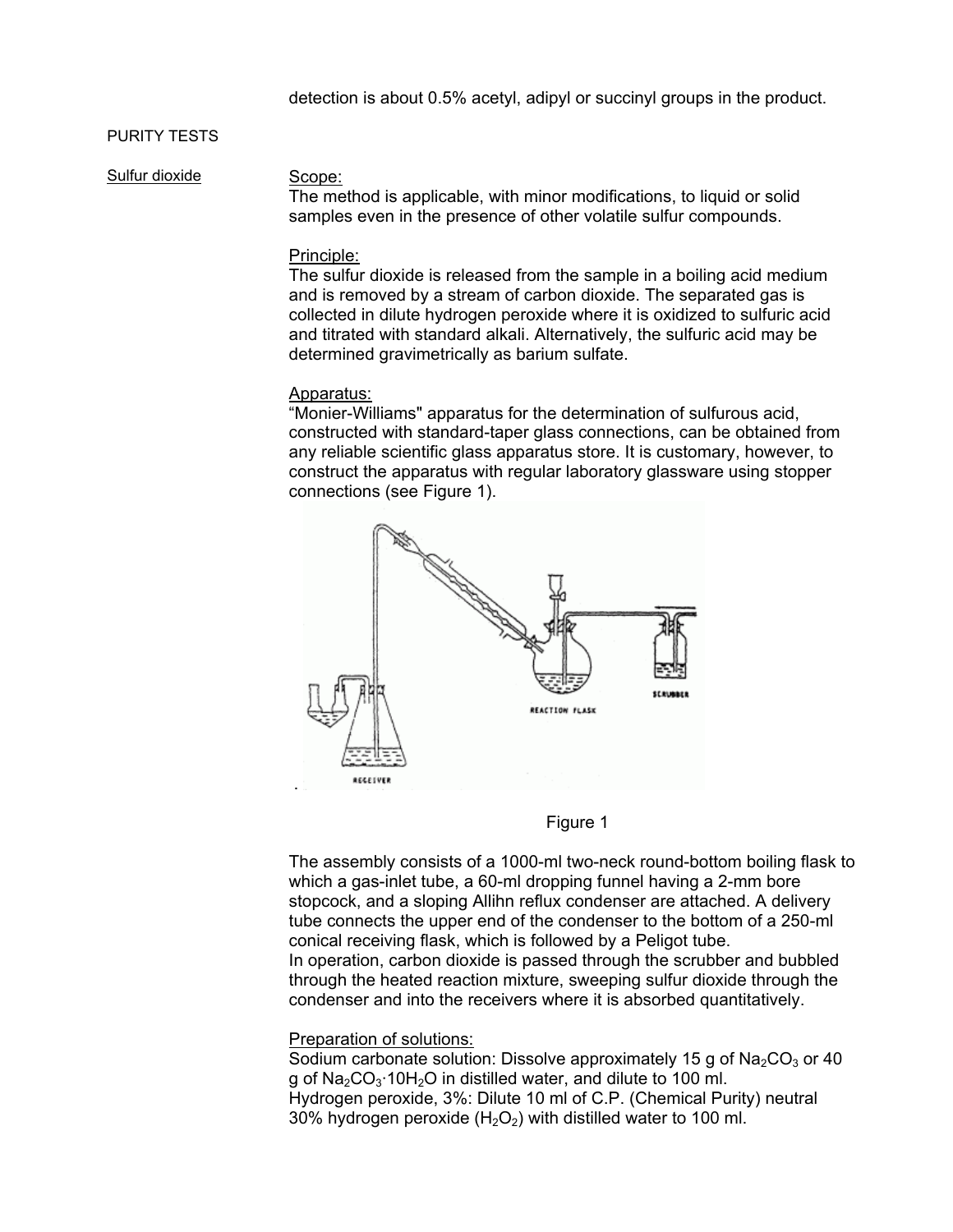#### Procedure:

Pass carbon dioxide from a generator or cylinder through the sodium carbonate scrubber solution to remove chlorine, thence into the gas-inlet tube of the boiling flask. Place 15 ml of the 3% hydrogen peroxide in the receiving flask and 5 ml in the Peligot tube. Connect the apparatus and introduce into the boiling flask, by means of the dropping funnel, 300 ml of distilled water and 20 ml of concentrated hydrochloric acid. Boil the contents approximately 10 min in a current of carbon dioxide. Weigh, to the nearest g, 100 g of the sample and disperse in approximately 300 ml of recently-boiled distilled water. Transfer the slurry to the boiling flask by means of dropping funnel, regulating the sample addition rate and the gas flow rate through the apparatus to prevent drawback of hydrogen peroxide, inclusion of air, or burning of sample. Boil the mixture gently for 1 h in a slow current of carbon dioxide. Stop the flow of water in the condenser just before the end of the distillation. When the delivery tube just above the receiving flask becomes hot, remove the tube from the condenser immediately. Wash the delivery tube and the Peligot tube contents into the receiving flask, and titrate with 0.1 N sodium hydroxide, using bromphenol blue indicator (see Note).

Perform a blank determination on the reagents, and correct results accordingly.

% sulfur dioxide = 
$$
\frac{(S - B) \times 0.0032 \times 100}{W}
$$

in which

 $S = mI$  of 0.1 N sodium hydroxide used for the sample

 $B = mI$  of 0.1 N sodium hydroxide used for the blank

 $W =$  the weight (in grams) of the sample.

Note. A gravimetric determination may be made after titration. Acidify with HCl, precipitate with BaC1 $_2$ , settle, filter, wash, ignite, and weigh as BaSO<sub>4</sub>.

### Table 1. Additional purity specifications for individual chemically modified starches (All percentages calculated on dry substance)

| Modification            | <b>Process limitations</b>                                                                                                                                                                    | End-product<br>specifications                    |
|-------------------------|-----------------------------------------------------------------------------------------------------------------------------------------------------------------------------------------------|--------------------------------------------------|
| Dextrin roasted starch  | Dry heat treatment with hydrochloric acid or ortho-<br>phosphoric acid                                                                                                                        | Final pH 2.5-7.0                                 |
| Acid treated starch     | Treatment with hydrochloric acid or ortho-phosphoric Final pH 4.8-7.0<br>acid or sulfuric acid                                                                                                |                                                  |
| Alkaline treated starch | Treatment with sodium hydroxide or potassium<br>hydroxide                                                                                                                                     | Final pH 5.0-7.5                                 |
| <b>Bleached starch</b>  | Treatment with peracetic acid<br>and/or hydrogen peroxide, or<br>sodium hypochlorite or sodium chlorite, or<br>sulfur dioxide or alternative permitted forms of sulfites, No residual reagent | Added carbonyl<br>group not more<br>than $0.1\%$ |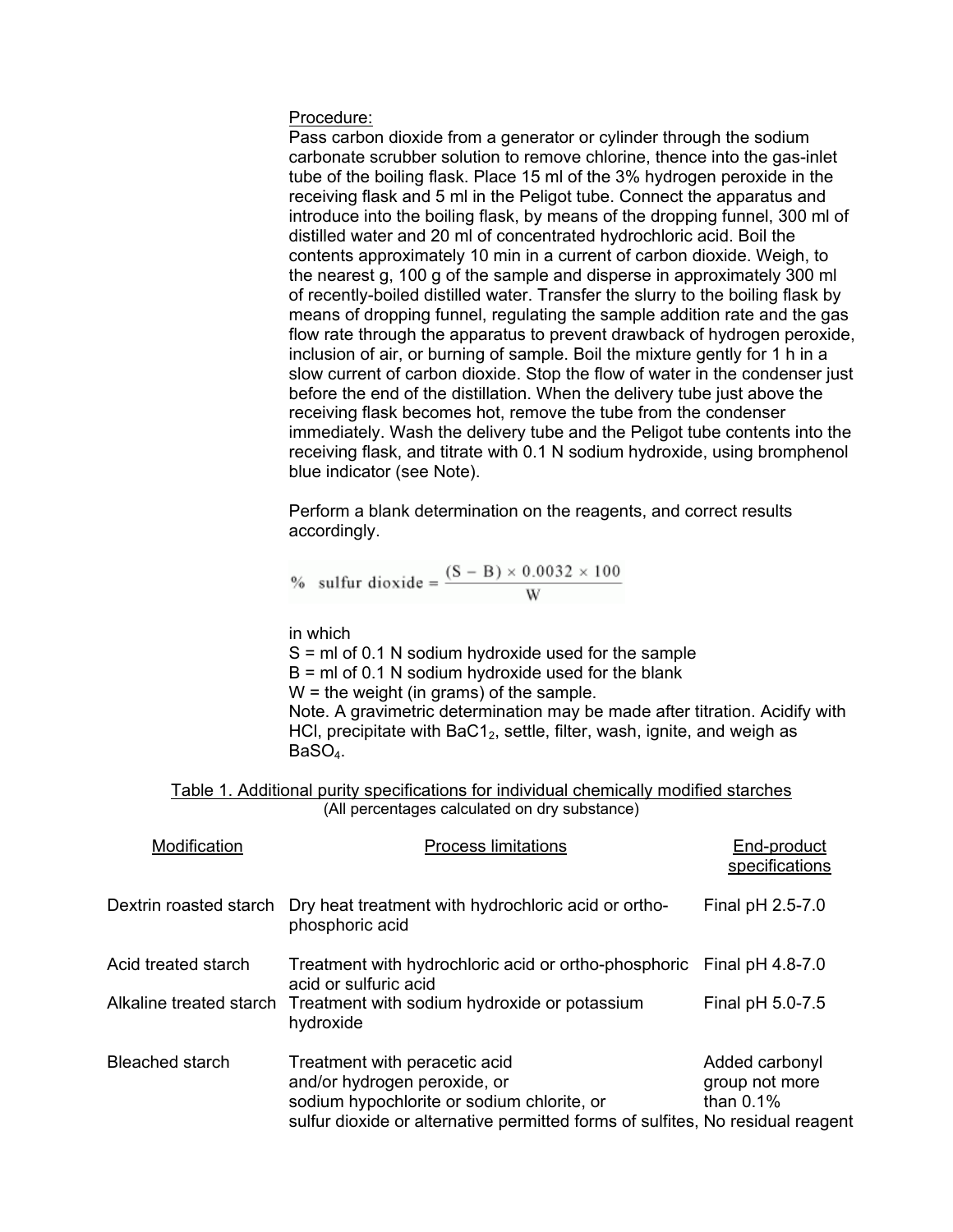|                                  | or potassium permanganate or ammonium persulfate Residual sulfur                                                                                            | dioxide not more<br>than 50 mg/kg<br>Residual<br>manganese not<br>more than 50<br>mg/kg                                                       |
|----------------------------------|-------------------------------------------------------------------------------------------------------------------------------------------------------------|-----------------------------------------------------------------------------------------------------------------------------------------------|
|                                  | Enzyme-treated starch Treatment in an aqueous solution at a temperature<br>below the gelatinization point with one or more food-<br>grade amyolytic enzymes | Residual sulfur<br>dioxide not more<br>than 50 mg/kg                                                                                          |
| Oxidized starch                  | Treatment with sodium hypochlorite                                                                                                                          | Carboxyl groups<br>not more than 1.1%<br>Residual sulfur<br>dioxide not more<br>than 50 mg/kg                                                 |
|                                  | Monostarch phosphate Esterification with ortho-phosphoric acid, or sodium or Phosphate<br>potassium ortho-phosphate, or sodium<br>tripolyphosphate          | calculated as<br>phosphorus not<br>more than 0.5% for<br>potato or wheat,<br>and not more than<br>0.4% for other<br>starches                  |
| Distarch phosphate               | Esterification with sodium trimetaphosphate or<br>phosphorus oxychloride                                                                                    | Phosphate<br>calculated as<br>phosphorus not<br>more than 0.5% for<br>potato and wheat,<br>and not more than<br>0.4% for other<br>starches    |
| Phosphated distarch<br>phosphate | Combination of treatments for Monostarch phosphate<br>and Distarch phosphate                                                                                | Phosphate<br>calculated as<br>phosphorus not<br>more than 0.5% for<br>potato and wheat,<br>and not more than<br>0.4% for other<br>starches    |
| Acetylated distarch<br>phosphate | Esterification with sodium trimetaphosphate or<br>phosphorus oxychloride combined with esterification<br>with acetic anhydride or vinyl acetate             | Acetyl groups not<br>more than 2.5%;<br>phosphate<br>calculated as<br>phosphorus not<br>more than 0.14%<br>for potato and<br>wheat, and 0.04% |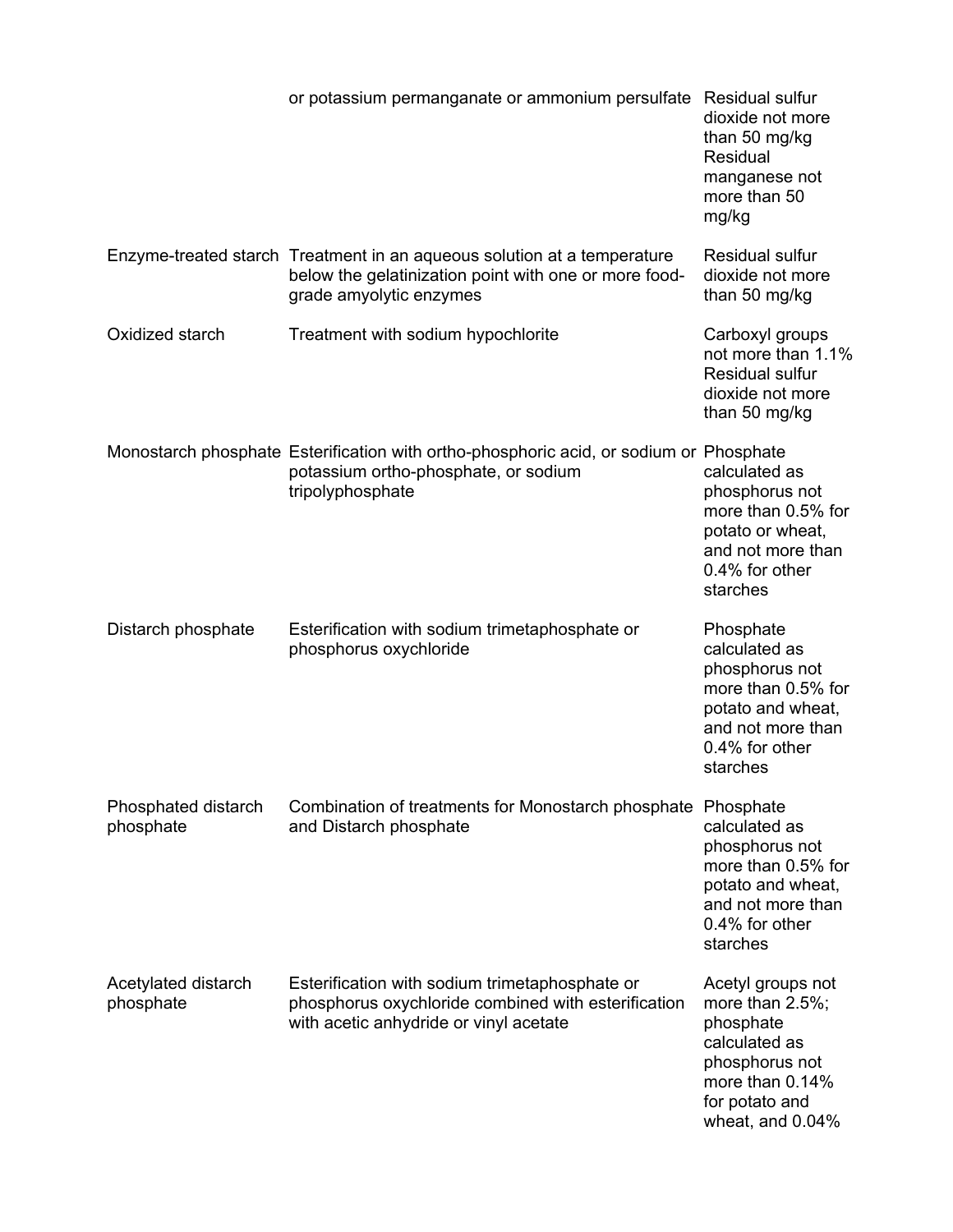|                                                                              |                                                                                                                                                    | for other starches;<br>and vinyl acetate<br>not more than 0.1<br>mg/kg                                                                                                                                                                                                |
|------------------------------------------------------------------------------|----------------------------------------------------------------------------------------------------------------------------------------------------|-----------------------------------------------------------------------------------------------------------------------------------------------------------------------------------------------------------------------------------------------------------------------|
| Starch acetate                                                               | Esterification with acetic anhydride or vinyl acetate                                                                                              | Acetyl groups not<br>more than 2.5%                                                                                                                                                                                                                                   |
| Acetylated distarch<br>adipate                                               | Esterification with acetic anhydride and adipic<br>anhydride                                                                                       | Acetyl groups not<br>more than 2.5%<br>and adipate groups<br>not more than<br>0.135%                                                                                                                                                                                  |
| Hydroxypropyl starch                                                         | Esterification with propylene oxide                                                                                                                | Hydroxypropyl<br>groups not more<br>than 7.0%;<br>propylene<br>chlorohydrin not<br>more than 1 mg/kg                                                                                                                                                                  |
| phosphate                                                                    | Hydroxypropyl distarch Esterification with sodium trimetaphosphate or<br>phosphorus oxychloride combined with etherification<br>by propylene oxide | Hydroxypropyl<br>groups not more<br>than 7.0%;<br>propylene<br>chlorohydrin not<br>more than 1 mg/kg;<br>and residual<br>phosphate<br>calculated as<br>phosphorus not<br>more than 0.14%<br>for potato and<br>wheat, and not<br>more than 0.04%<br>for other starches |
| Starch sodium<br>octenylsuccinate                                            | Esterification with octenylsuccinic anhydride                                                                                                      | Octenylsuccinyl<br>groups not more<br>than 3%; and<br>residual<br>octenylsuccinic acid<br>not more than 0.3%                                                                                                                                                          |
| Acetylated oxidized<br>starch<br>$M$ $\Gamma$ TH $\cap$ $\cap$ $\cap$ $\cap$ | Treatment with sodium hypochlorite followed by<br>esterification with acetic anhydride                                                             | Acetyl groups not<br>more than<br>2.5 % and carboxyl<br>groups not more<br>than 1.1 %                                                                                                                                                                                 |

METHODS FOR ADDITIONAL PURITY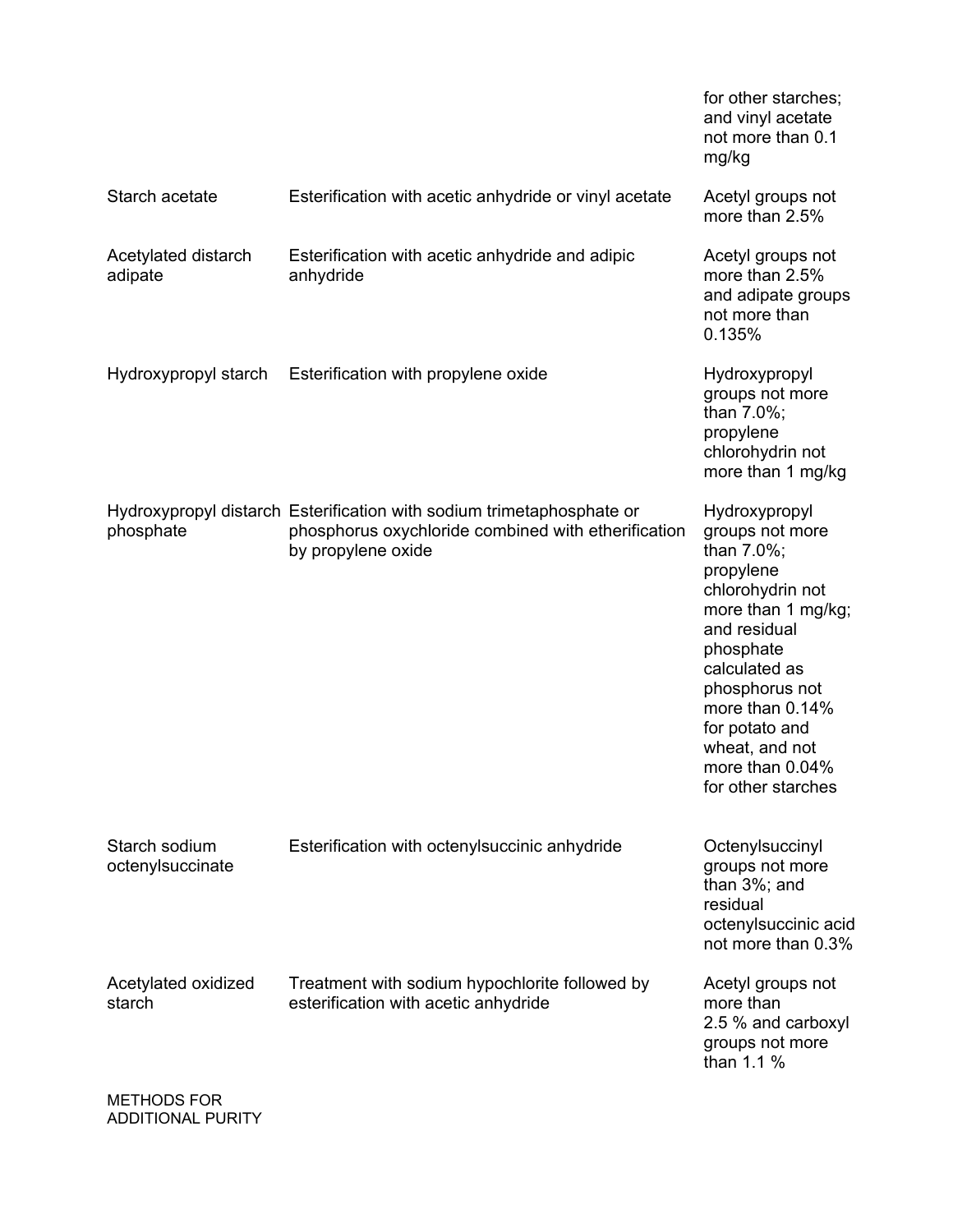pH (Vol. 4) As specified in Column 3 of Table 1 Suspend 20 g of the sample with 80 ml of water, and agitate continuously at a moderate rate for 5 min (In the case of pregelatinized starches, 3 g should be suspended in 97 ml of water).

Carboxyl groups As specified in Column 3 of Table 1.

### Principle:

The carboxyl containing starch is equilibrated with mineral acid to convert carboxyl salts to the acid form. Cations and excess acid are removed by washing with water. The washed sample is gelatinized in water and titrated with standard alkali.

Note: Native phosphate groups present in potato starch increase the titre found in this method (See note 6)

#### Reagents:

Hydrochloric Acid Solution, 0.10 N : Standardization unnecessary Sodium Hydroxide Solution, 0.10 N : Standardized Phenolphthalein Indicator, 1%

#### Procedure:

If necessary, grind sample completely through a laboratory cutting mill to 20 mesh or finer, taking precautions to prevent any significant change in moisture, and mix thoroughly.

Weigh accurately a sample containing not more than 0.25 milliequivalent of carboxyl (Note 1), and transfer quantitatively to a 150-ml beaker. Add 25 ml of 0.1 N hydrochloric acid and stir occasionally over a period of 30 min. Vacuum filter the slurry through a medium porosity fritted-glass crucible or small funnel, using a fine stream of water from a wash bottle to aid quantitative transfer of the sample. Wash the sample with distilled water (300 ml usually sufficient) until the filtrate is free from chloride determined by silver nitrate test (Note 2).

Transfer the demineralized sample quantitatively to a 600-ml beaker with the aid of distilled water, and slurry the sample in 300 ml of distilled water. Heat sample dispersion in a steam bath or boiling water bath (Note 3), stirring continuously until the starch gelatinizes, and continue heating for 15 min to ensure complete gelatinization (Note 4).

Remove sample from bath and titrate while hot with standard 0.10 N sodium hydroxide solution to a phenolphthalein end-point. The end-point may be detected electrometrically at pH 8.3. A blank determination is run on the original sample to correct for native acid substances (Note 5). Weigh the same quantity of starch as taken for carboxyl titration, and slurry in 10 ml of distilled water. Stir at about 5-min intervals for 30 min. Vacuum filter the slurry quantitatively through a medium porosity frittedglass crucible or small funnel, and wash sample with 200 ml of distilled water. Transfer, gelatinize, and titrate the sample with standard 0.10 N sodium hydroxide in the same manner as the demineralized sample. Calculation: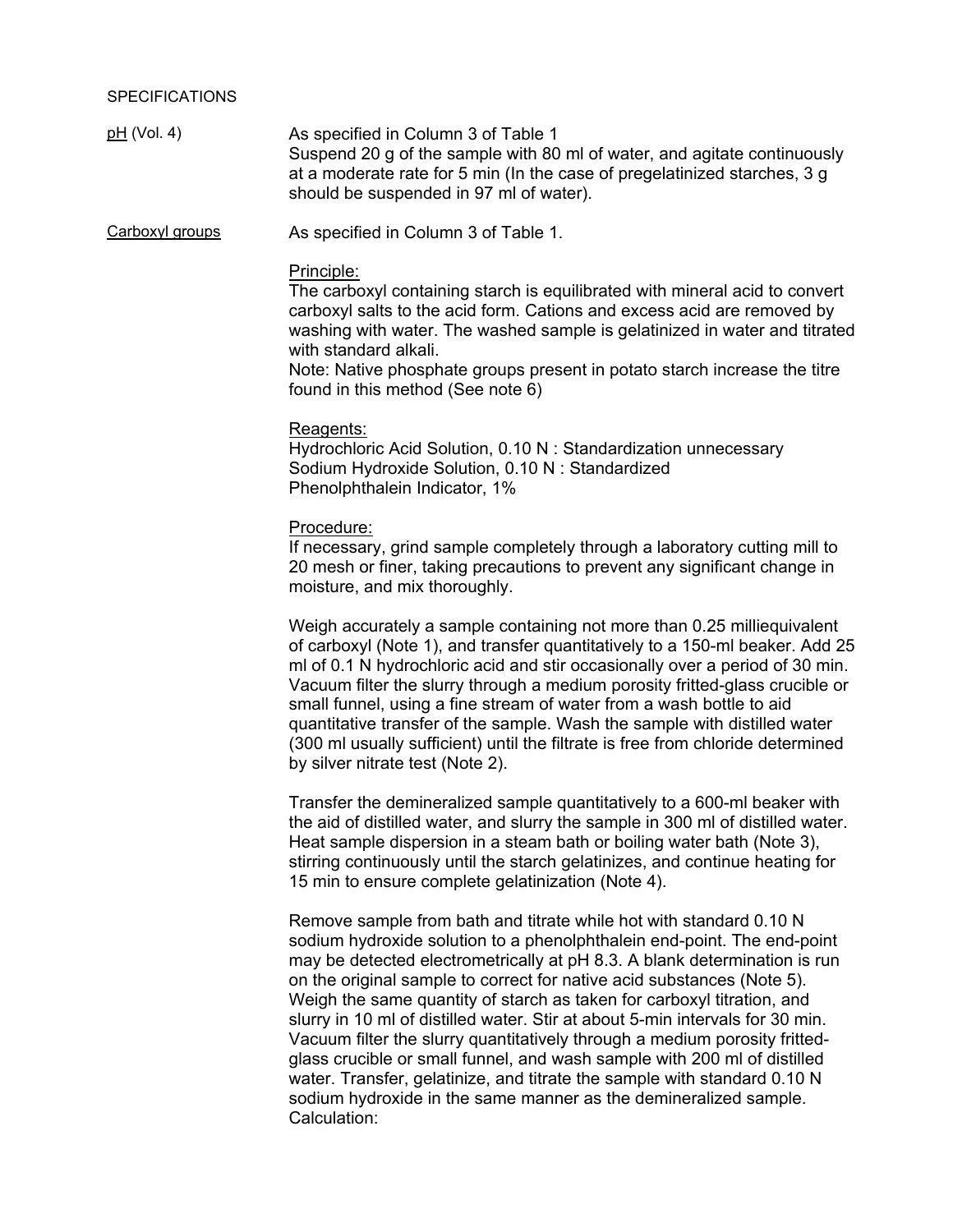Carboxyl groups (%) =  $\frac{(m10.10N \text{ NaOH} - \text{Blank}) \times 0.0045 \times 100}{\text{Sample weight } (a)}$ Sample weight  $(g)$ 

Notes and Precautions:

Sample size should not exceed 5.0 g for a mildly oxidized or less than 0.15 g for a highly oxidized commercial starch.

Add 1 ml of 1% aqueous silver nitrate solution to 5 ml of filtrate. Turbidity or precipitation occurs within 1 min if chloride is present.

Heating on a hot plate or over a Bunsen burner is not recommended. Over-heating or scorching in amounts too small to be visible will cause sample decomposition and apparent high carboxyl results. Thorough gelatinization facilitates rapid titration and accurate end-point detection.

A blank titration is run on a water washed sample to correct for acidic components which are not introduced by oxidation or derivatization. Free fatty acids complexed with amylose in common corn starch are the principal contributors to the blank titer.

A correction for phosphate content in potato starch (deduction) should be made after determining the phosphorus content of the sample being examined.

The deduction is calculated:

$$
\frac{2 \times 45.02 \times P}{30.97} = 2.907 \times P
$$

where:  $P =$  phosphorus content  $(\%)$ 

Manganese **As specified in Column 3 of Table 1.** 

#### Instrumentation:

Atomic absorption spectrophotometer with manganese hollow cathode lamp.

Preparation of solutions:

Standard solution: Prepare a solution containing 0.5 mg/l of manganese. Sample solution: Transfer 10.000 g of the sample into a 200-ml Kohlrausch volumetric flask, previously rinsed with 0.5 N hydrochloric acid, add 140 ml of 0.5 N hydrochloric acid, and shake vigorously for 15 min, preferably with a mechanical shaker. Dilute to volume with 0.5 N hydrochloric acid, and shake. Centrifuge approximately 100 ml of the mixture in a heavy-walled centrifuge tube or bottle at 650xg for 5 min, and collect the supernatant liquid. This supernatant comprises the "sample solution".

Procedure:

Follow manufacturer's instructions for operating the atomic absorption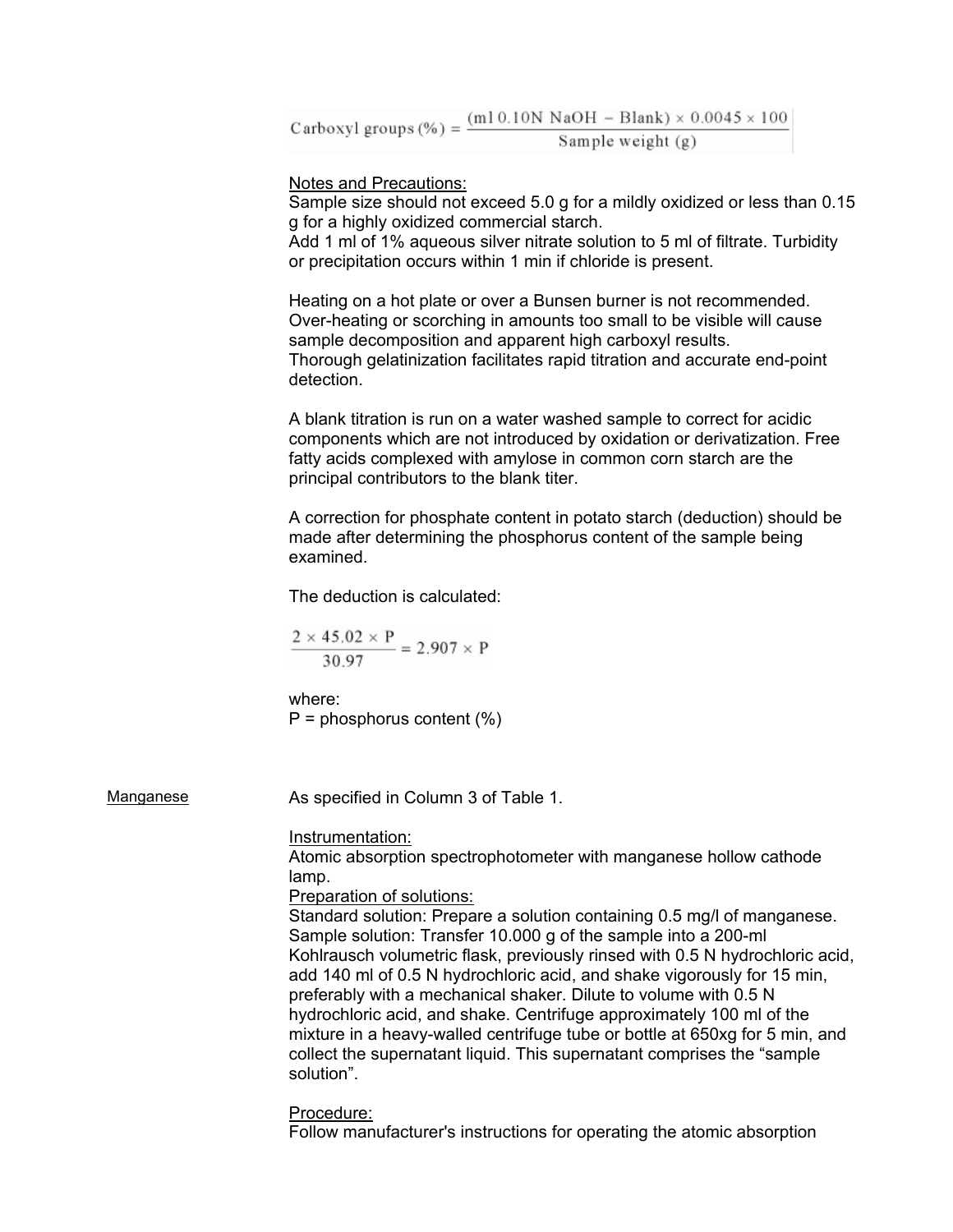spectrophotometer and aspirate distilled water through the air-acetylene burner for 5 min to obtain a base-line reading at 279.5 nm. In the same manner aspirate a portion of the "Standard solution" and note the reading. Finally, aspirate the "Sample solution" and compare the reading with the reading for the "Standard solution", and multiply this value by 20 to obtain mg per kg of Mn in the original sample taken for analysis.

Phosphorus **As specified in the Column 3 of Table 1.** 

# Reagents:

Ammonium Molybdate Solution (5%): Dissolve 50 g of ammonium molybdate tetrahydrate,  $(NH_4)_6M_2O_{24} \cdot 4H_2O$ , in 900 ml of warm water, cool to room temperature, dilute to 1000 ml with water, and mix. Ammonium Vanadate Solution (0.25%): Dissolve 2.5 g of ammonium metavanadate, NH4VO3, in 600 ml of boiling water, cool to 60 - 70o, and add 20 ml of nitric acid. Cool to room temperature, dilute to 1000 ml with water, and mix.

Zinc Acetate Solution (10%): Dissolve 120 g of zinc acetate dihydrate, Zn(C2H3O2)2·2H2O, in 880 ml of water, and filter through Whatman No. 2V or equivalent filter paper before use.

Nitric Acid Solution (29%): Add 300 ml of nitric acid (sp. gr 1.42) to 600 ml of water, and mix.

Standard Phosphorus Solution: (100 µg P in 1 ml): Dissolve 438.7 mg of monobasic potassium phosphate, KH2PO4, in water in a 1000-ml volumetric flask, dilute to volume with water, and mix.

# Standard Curve:

Pipet 5.0, 10.0, and 15.0 ml of the Standard Phosphorus Solution into separate 100-ml volumetric flasks. To each of these flasks, and to a fourth blank flask, add in the order stated 10 ml of Nitric Acid Solution, 10 ml of Ammonium Vanadate Solution, and 10 ml of Ammonium Molybdate Solution, mixing thoroughly after each addition. Dilute to volume with water, mix, and allow to stand for 10 min. Determine the absorbance of each standard solution in a 1 cm cell at 460 nm, with a suitable spectrophotometer, using the blank to set the instrument at zero. Prepare a standard curve by plotting the absorbance of each solution versus its concentration, in mg P per 100 ml.

# Sample Pretreatment:

Place 20 to 25 g of the starch sample in a 250-ml beaker, add 200 ml of a 7 to 3 methanol-water mixture, disperse the sample, and agitate mechanically for 15 min. Recover the starch by vacuum filtration in a 150 ml medium-porosity fritted-glass or Buchner funnel, and wash the wet cake with 200 ml of the methanol-water mixture. Reslurry the wet cake in the solvent, and wash it a second time in the same manner. Dry the filter cake in an air oven at a temperature below  $50^{\circ}$ , then grind the sample to 20mesh or finer, and blend thoroughly. Determine the amount of dry substance by drying a 5 g portion in a vacuum oven, not exceeding 100 mm of Hg, at 120 $^{\circ}$  for 5 h. (NOTE: The treatment outlined above is satisfactory for starch products that are insoluble in cold water. For pregelatinized starch and other water-soluble starches, prepare a 1% to 2% aqueous paste, place it in a cellophane tube, and dialyze against running distilled water for 30 to 40 h. Precipitate the starch by pouring the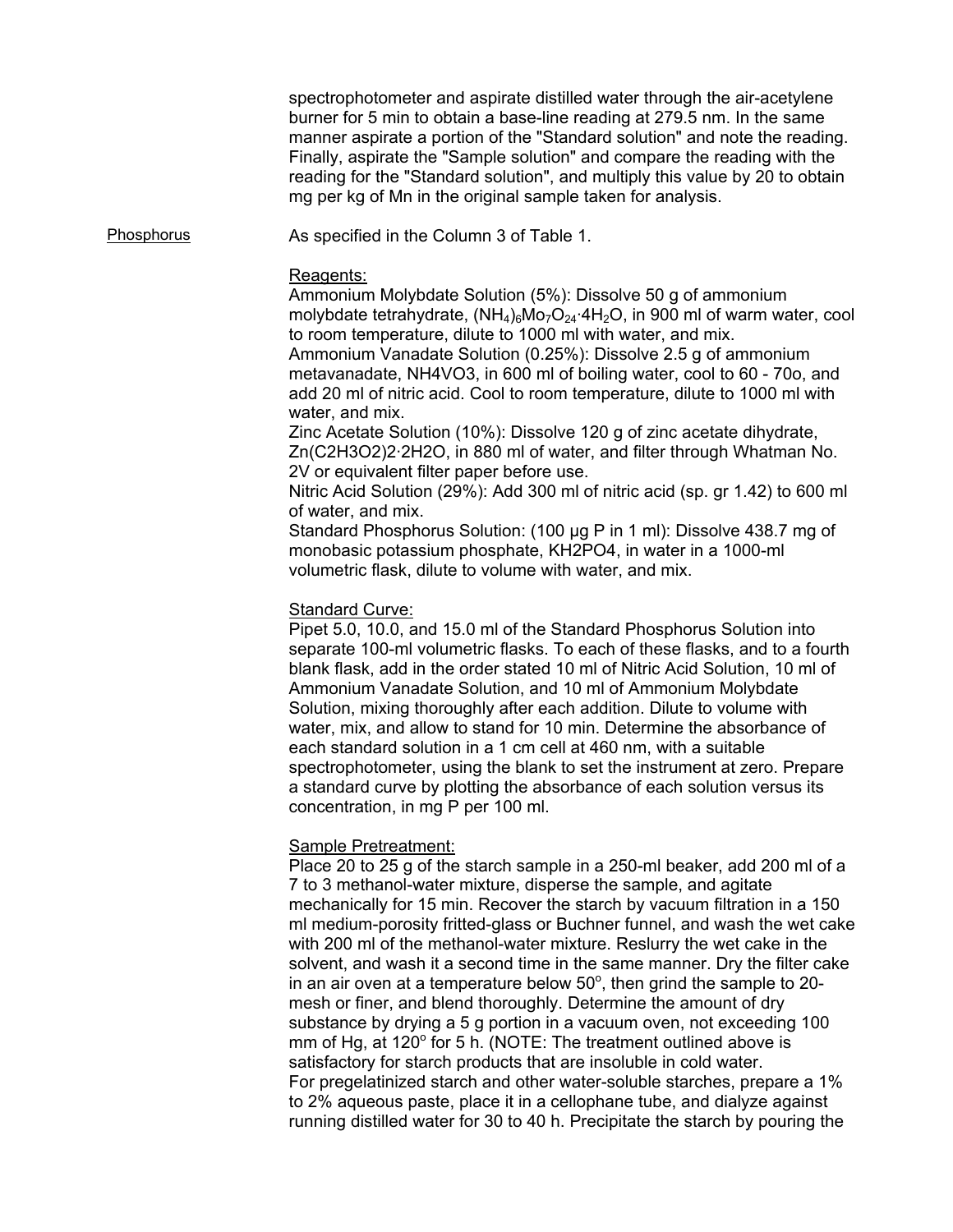solution into 4 volumes of acetone per volume of paste, while stirring. Recover the starch by vacuum filtration in a medium-porosity fritted-glass or Buchner funnel, and wash the filter cake with absolute ethanol. Dry the filter cake, and determine the amount of dry substance as directed for water-insoluble starches).

### Sample preparation:

Transfer about 10 g of the Treated Sample, calculated on the drysubstance and accurately weighed, into a Vycor dish, and add 10 ml of Zinc Acetate Solution in a fine stream, distributing the solution uniformly in the sample. Carefully evaporate to dryness on a hot plate, then increase the heat, and carbonize the sample on the hot plate or over a gas flame. Ignite in a muffle furnace at  $550^{\circ}$  until the ash is free from carbon (about 1 to 2 h), and cool. Wet the ash with 15 ml of water and wash slowly down the sides of the dish with 5 ml of Nitric Acid Solution. Heat to boiling, cool, and quantitatively transfer the mixture into a 200-ml volumetric flask, rinsing the dish with three 20-ml portions of water and adding the rinsings to the flask. Dilute to volume with water, and mix. Transfer an accurately measured aliquot (V, in ml) of this solution, containing not more than 1.5 mg of phosphorus, into a 100-ml volumetric flask and add 10 ml of Nitric Acid Solution, 10 ml of Ammonium Vanadate Solution, and 10 ml of Ammonium Molybdate Solution, mixing thoroughly after each addition. Dilute to volume with water, mix, and allow to stand for 10 min.

#### Procedure:

Determine the absorbance of the Sample Preparation in a 1 cm cell at 460 nm, with a suitable spectrophotometer, using the blank to set the instrument at zero. From the Standard Curve, determine the mg of phosphorus in the aliquot taken, recording this value as a. Calculate the amount in mg/kg of Phosphorus (P) in the original sample by the formula:

$$
\frac{a\,\times\,200\,\times\,1000}{V\,\times\,W}
$$

in which W is the weight of the sample taken, in g. Acetyl groups **As specified in Column 3 of Table 1.** 

> Accurately weigh about 5 g of the sample and transfer into a 250 ml conical flask. Suspend in 50 ml of water, add a few drops of phenolphthalein TS, and titrate with 0.1 N sodium hydroxide to a permanent pink end-point. Add 25.0 ml of 0.45 N sodium hydroxide, stopper the flask, and shake vigorously for 30 min, preferably with a mechanical shaker. (NOTE: the temperature should not exceed  $30^{\circ}$  or some starches may gelatinize). Remove the stopper, wash the stopper and sides of the flask with a few ml of water, and titrate the excess alkali with 0.2 N hydrochloric acid to the disappearance of the pink colour. Record the volume, in ml of 0.2 N hydrochloric acid required as S. Perform a blank titration on 25.0 ml of 0.45 N sodium hydroxide, and record the volume, in ml, of 0.2 N hydrochloric acid required as B.

Acetyl groups (%) =  $\frac{(B - S) \times N \times 0.043 \times 100}{W}$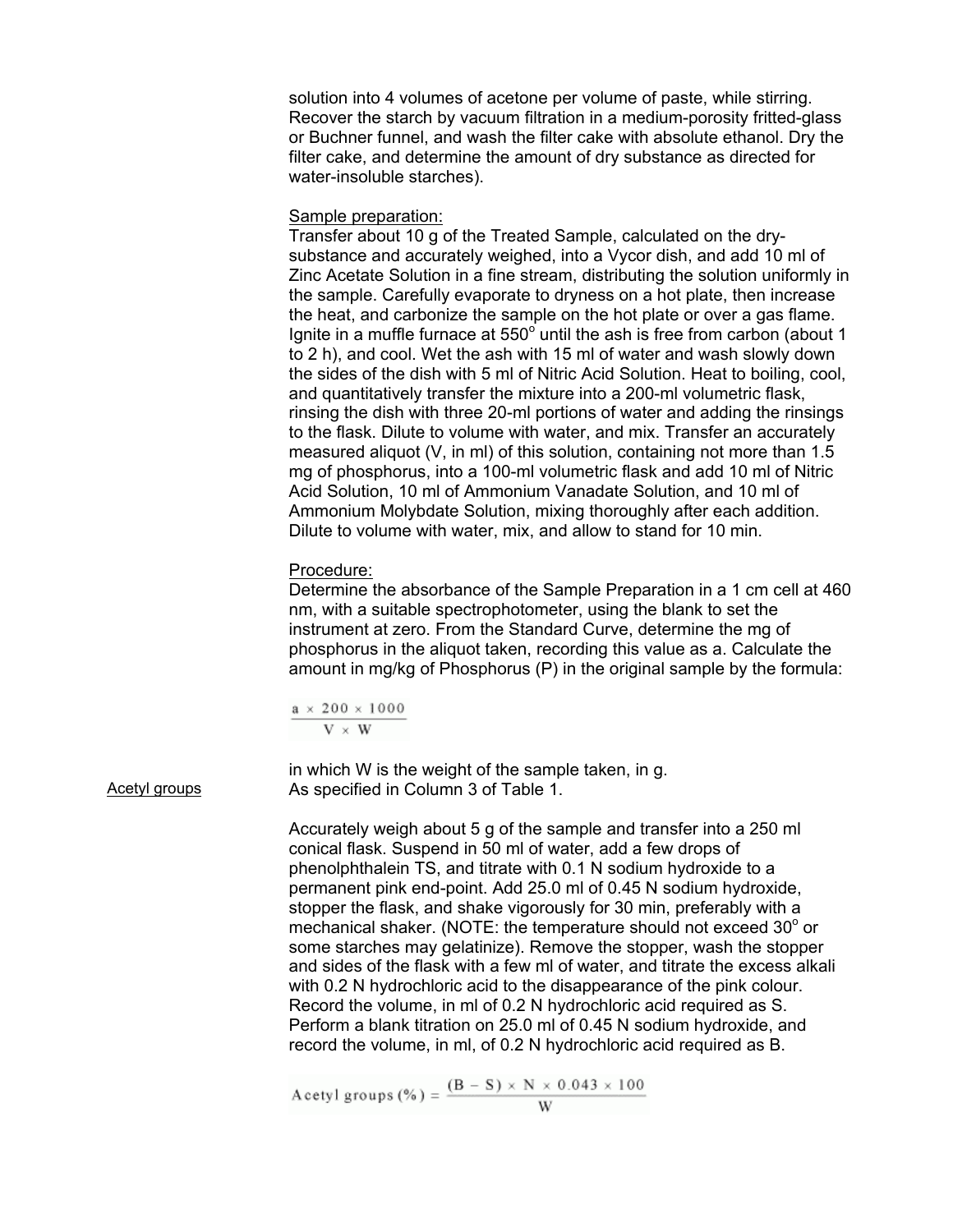where: N = normality of hydrochloric acid solution W = weight of sample in grams.

Vinyl acetate Headspace Gas Chromatographic method

### Chromatographic system

Use a gas chromatograph equipped with a 2 m x 2 mm (i.d.) glass column containing Porapak Q, 80-100 mesh (or equivalent) fitted with a flame ionization detector, under the following conditions:

- Carrier gas flow (nitrogen): 20 ml/min

- injection port temperature: 200°
- column temperature: 50°
- detector temperature: 200°

Standard preparation: Accurately weigh 150 mg vinyl acetate (reagent grade) into a 100 ml volumetric flask. Dissolve and make up to volume with distilled water. Place 1 ml of this solution in a 10-ml volumetric flask and make up to volume with distilled water. Add 1 ml of this dilute solution to 30 g unmodified starch of the same botanical origin as the test substance in a 100-ml flask with a septum-liner. Seal the flask immediately with the septum-liner. This provides a standard starch preparation with a vinyl acetate content of 5 mg/kg

# Procedure:

Weigh 30 g of the test substance into a 100-ml flask with a septum-liner. Seal the flask. Place the flask containing the test substance and the flask containing the standard preparation in a constant temperature water bath at 70 $^{\circ}$  for 30 min. Withdraw 2.0 ml from the headspace volume of the flask containing the standard preparation using a gas-tight syringe, inject directly into the injection port of the gas chromatograph and record the peak height of the chromatogram. Similarly inject 2.0 ml of the headspace volume from the flask containing the test substance into the chromatograph. Calculate the content of vinyl acetate in the test substance from a comparison of the peak heights of the two chromatograms. Adipate groups **As specified in Column 3 of Table 1.** 

Reagents and Solutions: N,N-Bis-trimethylsilyltrifluoroacetamide (BSTFA): Macherey-Nagel, D 5160 Dueren, Germany or equivalent.

Glutaric acid solution: Dissolve 1.00 g of glutaric acid (Merck or equivalent) in water and dilute to 1000 ml.

Adipic acid solution: Dissolve 1.00 g of adipic acid (UCB, Brussels, Belgium or equivalent) in 900 ml of warm water, cool to room temperature, dilute to 1000 ml and mix.

#### Apparatus:

Chromatograph: Hewlett-Packard Model 7620A gas chromatograph or equivalent equipped with flame ionization detector and Model 3370A integrator.

Column parameters: 2-m stainless steel, 1.83 mm id, packed with 5% OV-17 on 80-100 mesh Chromosorb GAW-DMCS (Alltech Europe, Inc., B 9731 Eke, Belgium); precondition column 24 h at  $350^{\circ}$  with nitrogen carrier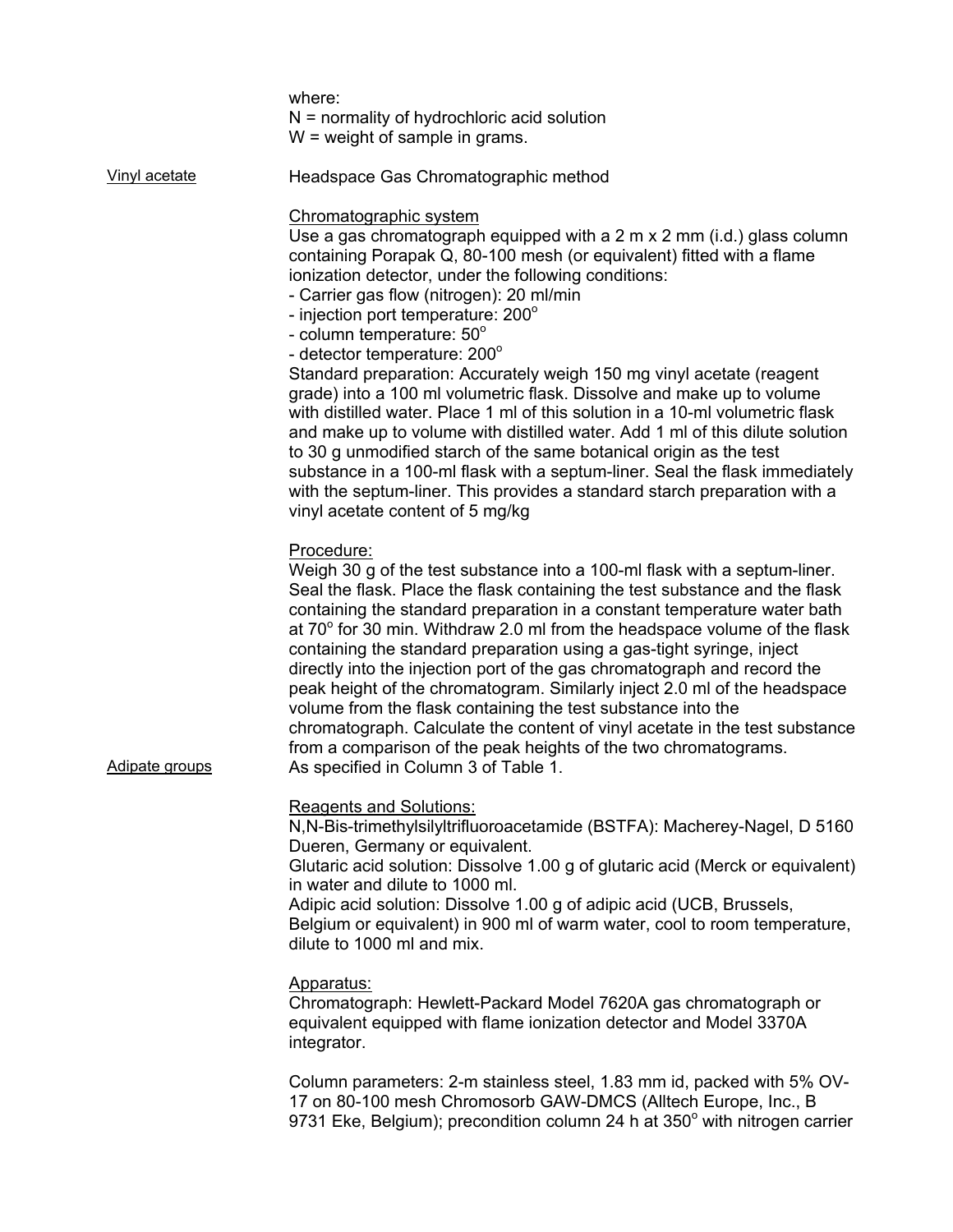gas at 40 ml/min. Operating gas flow rates (ml/min): nitrogen carrier 30, hydrogen 40, air 400. Temperature: injection 280°, detector 250°, column 140°. Retention times (min): glutaric acid 2.83, adipic acid 4.50.

#### Calibration:

Weigh 1.0 g waxy corn starch into each of four 250-ml Erlenmeyer flasks. To each flask add 50 ml water and 1.0 ml of an aqueous solution containing 1.0 mg glutaric acid/ml. Add, to one flask, 0.25 ml of an aqueous solution containing 1.0 mg adipic acid per ml; to the other three, add 0.50 ml, 0.75 ml, and 1.0 ml, respectively. Each flask then contains 1.0 mg glutaric acid and, respectively, 0.25, 0.50, 0.75 and 1.0 mg adipic acid. Agitate flasks manually to disperse the starch fully and add 50 ml 4N sodium hydroxide. Continue agitation another 5 min, place each flask in water bath at ambient temperature, and carefully add 20 ml 12 N hydrochloric acid to each. When each flask is cool quantitatively transfer contents to 250 ml separatory funnel. Extract with 100 ml reagent grade ethyl acetate. Drain bottom aqueous layer into beaker and collect upper organic layer in 500-ml Erlenmeyer flask containing 20 g anhydrous sodium sulphate. Transfer aqueous portion back to separatory funnel and repeat ethyl acetate extraction twice more. Shake flasks periodically during 10 min and then filter contents through Whatman No. 1 paper into 1-litre round-bottom flasks. Rinse flasks and insoluble residues in filters twice with 50 ml of ethyl acetate. Under vacuum, (50 mm Hg) at temperature not exceeding 40°, evaporate total organic extraction and washings of each flask until completely dry.

The evaporation of ethyl acetate should be effected as quickly as possible because some hydrolysis takes place on standing. The products of hydrolysis cause a deterioration in the resolution of adipic acid in the chromatographic separation.

Successively add 2 ml pyridine and 1 ml N,N-bis-trimethylsilyltrifluoroacetamide to the dry contents. Close each of the round-bottom flasks with stopper and rinse internal surfaces thoroughly by swirling. Let flasks stand 1 h; then transfer ca 2 ml from each to small glass vials and immediately seal. Inject 4 µl into gas chromatograph.

#### Calculations:

Establish retention times for each acid and determine peak height for glutaric acid and for each level of adipic acid represented. A plot of peak height ratio of adipic acid to glutaric acid against amount of adipic acid is linear. This calibration curve may be used, but it is simpler to use a response factor (RF):

$$
R\,F\,=\,\frac{H_{\perp}\,\times\,W_{\,s}}{H_{\,s}}
$$

where:

 $H<sub>S</sub>$  and  $H<sub>1</sub>$  = peak heights of the standard adipic acid and glutaric acid, respectively; and  $W_s$  = weight of the standard adipic acid. RF should be verified weekly.

Total adipate: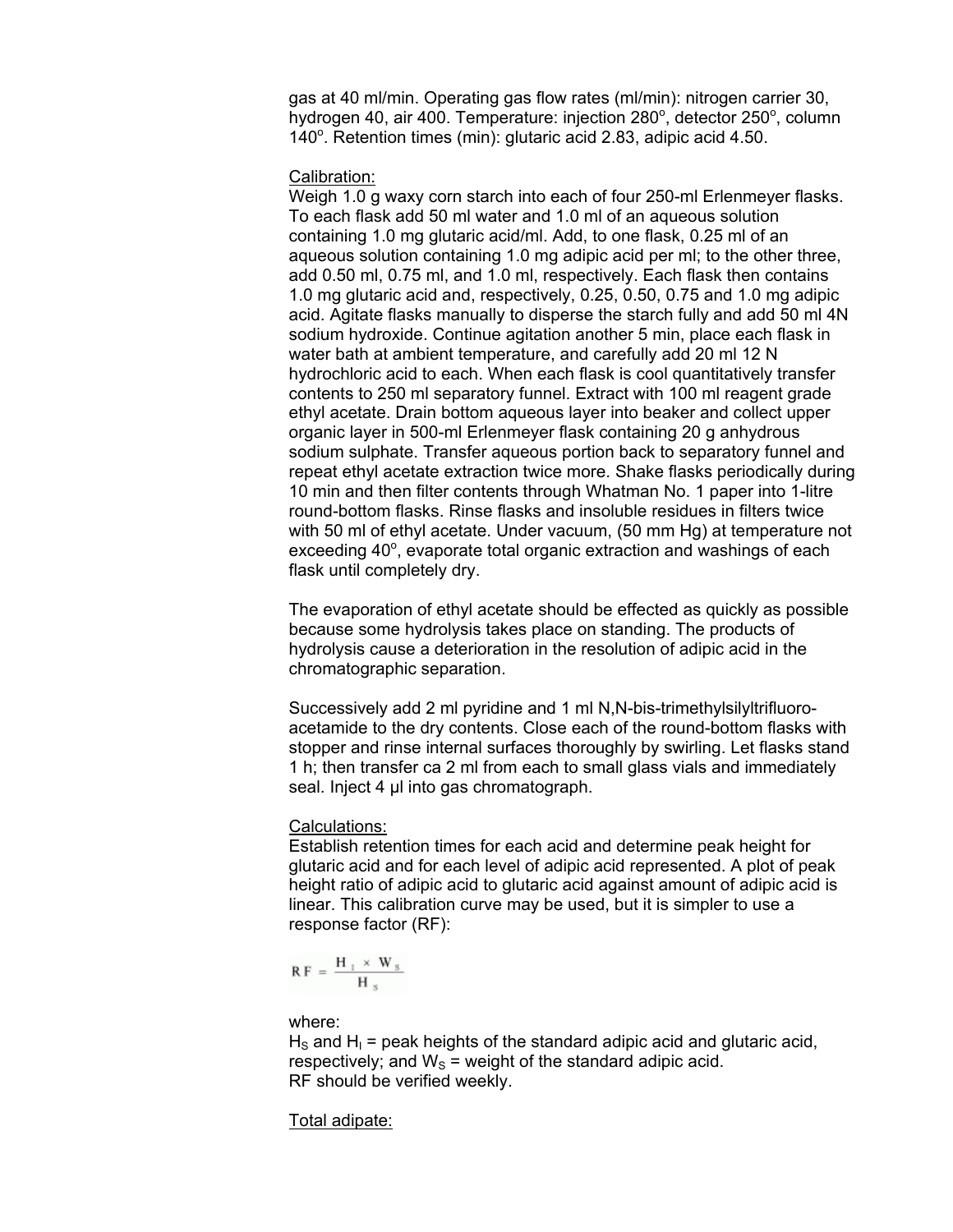Accurately weigh about 1.0 g of the sample into a 250 ml Erlenmeyer flask, and add 50 ml water and 1.0 ml of an aqueous solution containing 1.0 mg glutaric acid/ml. Proceed as in Calibration, beginning "Agitate flasks manually...".

#### Free adipic acid

Accurately weigh about 5.0 g of the sample into a 250 ml Erlenmeyer flask, add 100 ml water and 1.0 ml of the glutaric acid solution. Agitate for 1 h, filter through a 0.45 µm Millipore filter, add 1 ml concentrated hydrochloric acid to the filtrate and transfer it quantitatively to a 250-ml separating funnel. Proceed as in Calibration, beginning "Extract with 100 ml..."

# Calculation:

For both preparations ("Total adipate content" and "Free adipic acid content") record peak heights for adipic acid and glutaric acid (internal standard). Calculate the amounts of total adipate and free adipic acid, respectively, contained in the sample as follows:

$$
A\,=\,\frac{H_{\,X}\,\times\,R\,F}{H_{\,1X}\,\times\,S\,\times\,1\,0}
$$

### where:

 $A =$  content of total adipate or free adipic acid respectively  $(\%)$  $H_X$  = peak height of adipic acid in the actual sample preparation  $H_{1X}$  = peak height of glutaric acid in the actual sample preparation RF = response factor for adipic acid  $S$  = weight of sample in the actual preparation (g) Adipate groups  $(\%)$  = Content of total adipate  $(\%)$  - content of free adipic

acid (%)

Hydroxypropyl groups As specified in Column 3 of Table 1

#### Ninhydrin reagent:

A 3% solution of 1,2,3,-triketohydrindene crystals in 5% aqueous sodium bisulfite solution.

#### Procedure:

Accurately weigh 50 - 100 mg of the sample into a 100-ml volumetric flask and add 25 ml of 1 N sulfuric acid. Prepare a sample of unmodified starch of the same source (i.e. corn or potato) in the same manner. Place the flasks in a boiling water bath and heat until the samples are in solution. Cool and dilute the contents to 100 ml with water. If necessary, dilute the sample further to assure the presence of no more than 4 mg of hydroxypropyl group per 100 ml, and then dilute the blank starch in the same proportion. Pipet 1 ml of the solutions into 25-ml graduated test tubes with glass stoppers and, with the tubes immersed in cold water, add dropwise 8 ml of concentrated sulfuric acid to each. Mix well and place the tubes in a boiling water bath for exactly 3 min. Immediately transfer the tubes to an ice bath until the solution is chilled. Add 0.6 ml of ninhydrin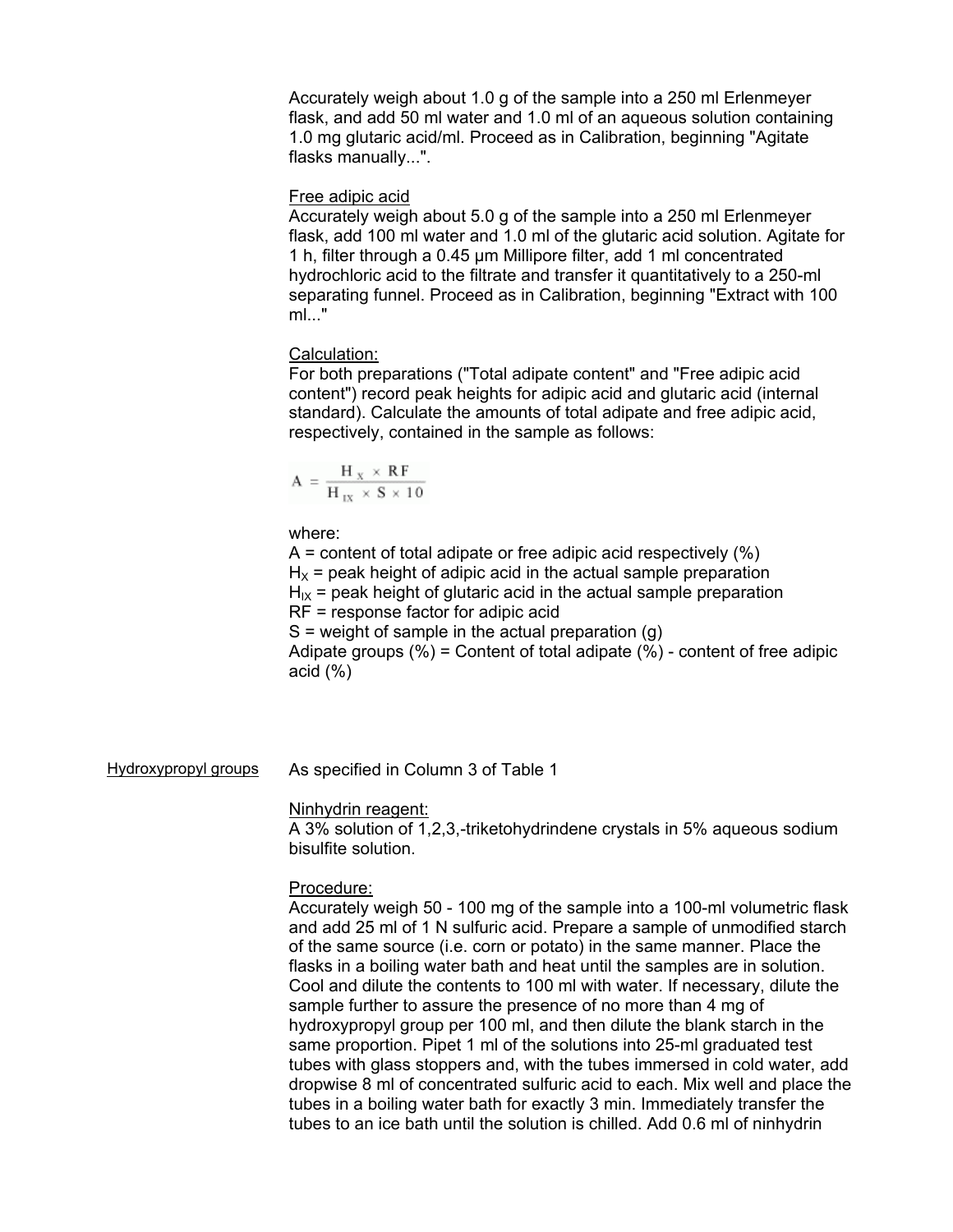reagent, carefully allowing the reagent to run down the walls of the test tubes. Immediately shake well, and place the tubes in a 25 $^{\circ}$  water bath for 100 min. Adjust the volume in each tube to 25 ml with concentrated sulfuric acid and mix by inverting the tubes several times. (Do not shake). Immediately transfer portions of the solutions to 1-cm cells and after exactly 5 min, measure the absorption (A) at 590 nm, using the starch blank as the reference. Prepare a calibration curve with 1-ml aliquots of standard aqueous solutions, containing 10, 20, 30, 40 and 50 µg of propylene glycol per ml.

Calculations:<br>Hydroxypropyl groups (%) =  $\frac{C \times 0.7763 \times 10 \times F}{W}$ 

where:

C = amount of propylene glycol in the sample solution read from the calibration curve (µg/ml)

 $F =$  dilution factor (if a further dilution has been necessary)  $W = weight of sample (mg)$ 

Propylene chlorhydrin As specified in Column 3 of Table 1.

# Apparatus

Gas Chromatograph:

Use a Hewlett-Packard Model 5750 or equivalent. A dual-column instrument equipped with a flame-ionization detector is recommended. An integrator should be part of the recording system.

Gas Chromatography column: Use a stainless steel column, 3 m x 3.2 mm (o.d.), packed with 10% Carbowax 20 M on 80/100-mesh Gas Chrom 2, or equivalent. After packing and prior to use, condition the column overnight at 200º, using a helium flow of 25 ml per min.

Concentrator: Use a Kuderna-Danish concentrator having a 500-ml flask, available from Kontes Glass Co., Vineland, N.J., USA, (Catalogue No. K-57000), or equivalent.

Pressure Bottles: Use 200-ml pressure bottles, with a Neoprene washer, glass stopper, and attached wire clamp, available from Fisher Scientific Co., Pittsburgh, PA, USA (Vitro 400, Catalogue No. 3-100), or equivalent.

# Reagents:

Diethyl ether: Use anhydrous, analytical reagent-grade diethyl ether Florisil: Use 60/100 mesh material, available from Floridin Co., 3 Penn Center, Pittsburgh, PA 15235, USA, or an equivalent product. Propylene chlorohydrins: Use Eastman No. P1325 1-Chloro-2-propanol Practical, containing 25% 2-chloro-1-propanol, available from Eastman Kodak Co., Rochester, N.Y. 14650, USA or equivalent. Standard preparation: Draw 25 µl of mixed propylene chlorohydrin isomers containing 75% of 1-chloro-2-propanol and 25% of 2-chloro- 1-propanol) into a 50-µl syringe. Accurately weigh the syringe and discharge the contents into a 500-ml volumetric flask partially filled with water. Reweigh the syringe, and record the weight of the chlorohydrins taken. Dilute to the volume with water, and mix. This solution contains about 27.5 mg of mixed chlorohydrins, or about 55 µg per ml. Prepare this solution fresh on the day of use.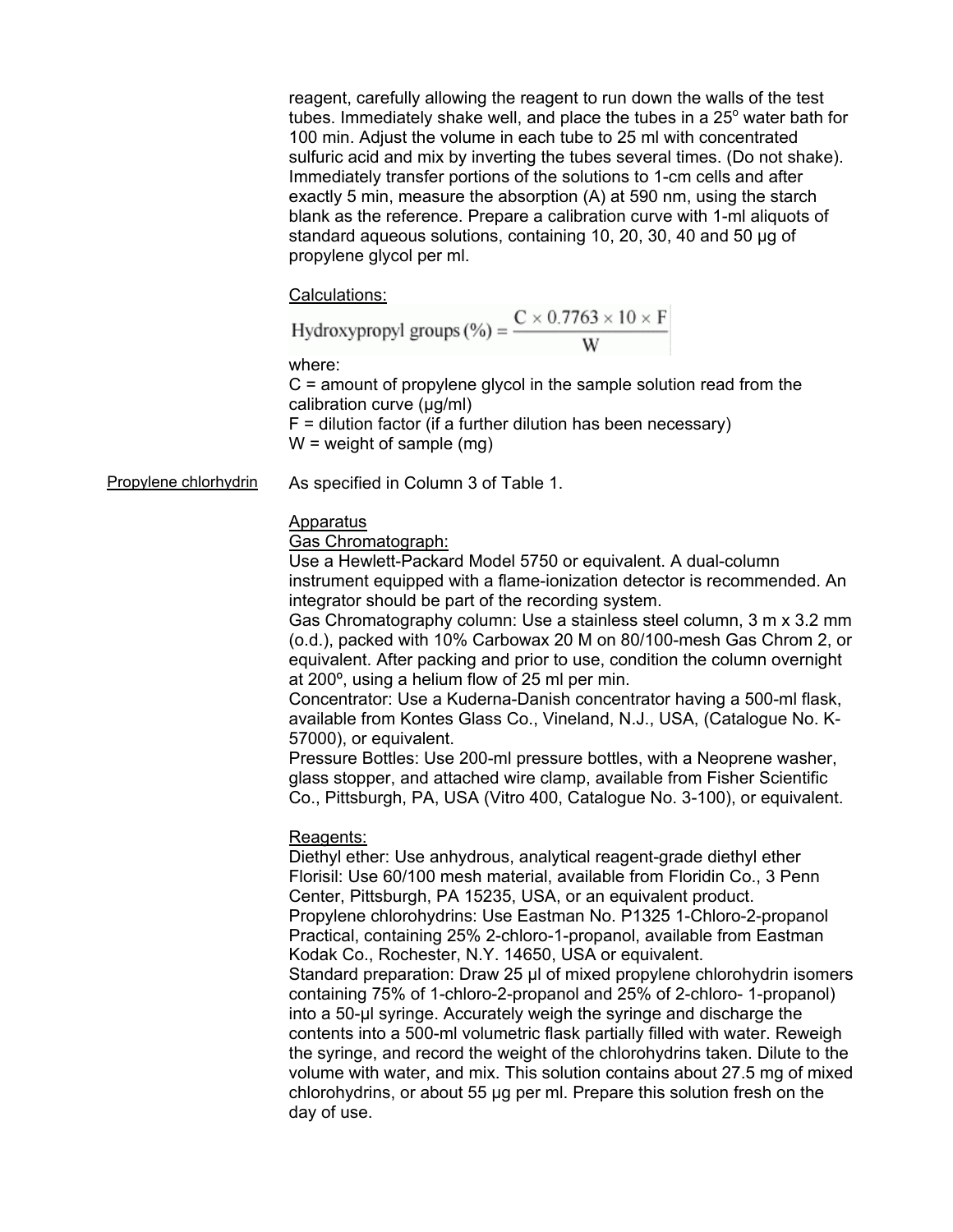# Sample Preparation:

Transfer a blended representative 50.0 g sample into a Pressure Bottle, and add 125 ml of 2 N sulfuric acid. Clamp the top in place, and swirl the contents until the sample is completely dispersed. Place the bottle in a boiling water bath, heat for 10 min, then swirl the bottle to mix the contents, and heat in the bath for an additional 15 min. Cool in air to room temperature, then neutralize the hydrolyzed sample to pH 7 with 25% sodium hydroxide solution, and filter through Whatman No. 1 paper, or equivalent, in a Buchner funnel, using suction. Wash the bottle and filter paper with 25 ml of water, and combine the washings with the filtrate. Add 30 g of anhydrous sodium sulfate, and stir with a magnetic stirring bar for 5 to 10 min, or until the sodium sulfate is completely dissolved. Transfer the solution into a 500-ml separator equipped with a teflon plug, rinse the flask with 25 ml of water, and combine the washings with the sample solution. Extract with five 50 ml portions of diethyl ether, allowing at least 5 min in each extraction for adequate phase separation. Transfer the combined ether extracts in a Concentrator, place the graduated receiver of the concentrator in a water bath maintained at  $50$  -  $55^{\circ}$ , and concentrate the extract to a volume of 4 ml.

(NOTE: Ether extracts of samples may contain foreign residues that interfere with the analysis and/or the interpretation of the chromatograms. These residues are believed to be degradation products arising during the hydrolysis treatment. Analytical problems created by their presence can be avoided through application of a clean-up treatment performed as follows: Concentrate the ether extract to about 8 ml, instead of 4 ml specified above. Add 10 g of Florisil, previously heated to 130º for 16 h just before use, to a chromatographic tube of suitable size, then tap gently, and add 1 g of anhydrous sodium sulfate to the top of the column. Wet the column with 25 ml of diethyl ether, and quantitatively transfer the concentrated extract to the column with the aid of small portions of the ether. Elute with three 25-ml portions of the ether, collect all of the eluate, transfer it to a concentrator, and concentrate to a volume of 4 ml). Cool the extract to room temperature, transfer it quantitatively to a 5.0-ml volumetric flask with the aid of small portions of diethyl ether, dilute to volume with the ether, and mix.

# Control Preparations:

Transfer 50.0 g portions of unmodified (underivatized) waxy corn starch into five separate pressure bottles, and add 125 ml of 2 N sulfuric acid to each bottle. Add 0.0, 0.5, 1.0, 2.0, and 5.0 ml of the Standard Preparation to the bottles, respectively, giving propylene chlorohydrin concentrations, on the starch basis, of 0, 0.5, 1.0, 2.0, and 5.0 mg/kg, respectively. Calculate the exact concentration in each bottle from the weight of propylene chlorohydrins used in making the Standard Preparation. Clamp the tops in place, swirl until the contents of each bottle are completely dissolved, and proceed with the hydrolysis, neutralization, filtration, extraction, extract concentration, and final dilution as directed under Sample Preparation.

#### Procedure:

The operating conditions may be varied, depending upon the particular instrument used, but a suitable chromatogram is obtained with the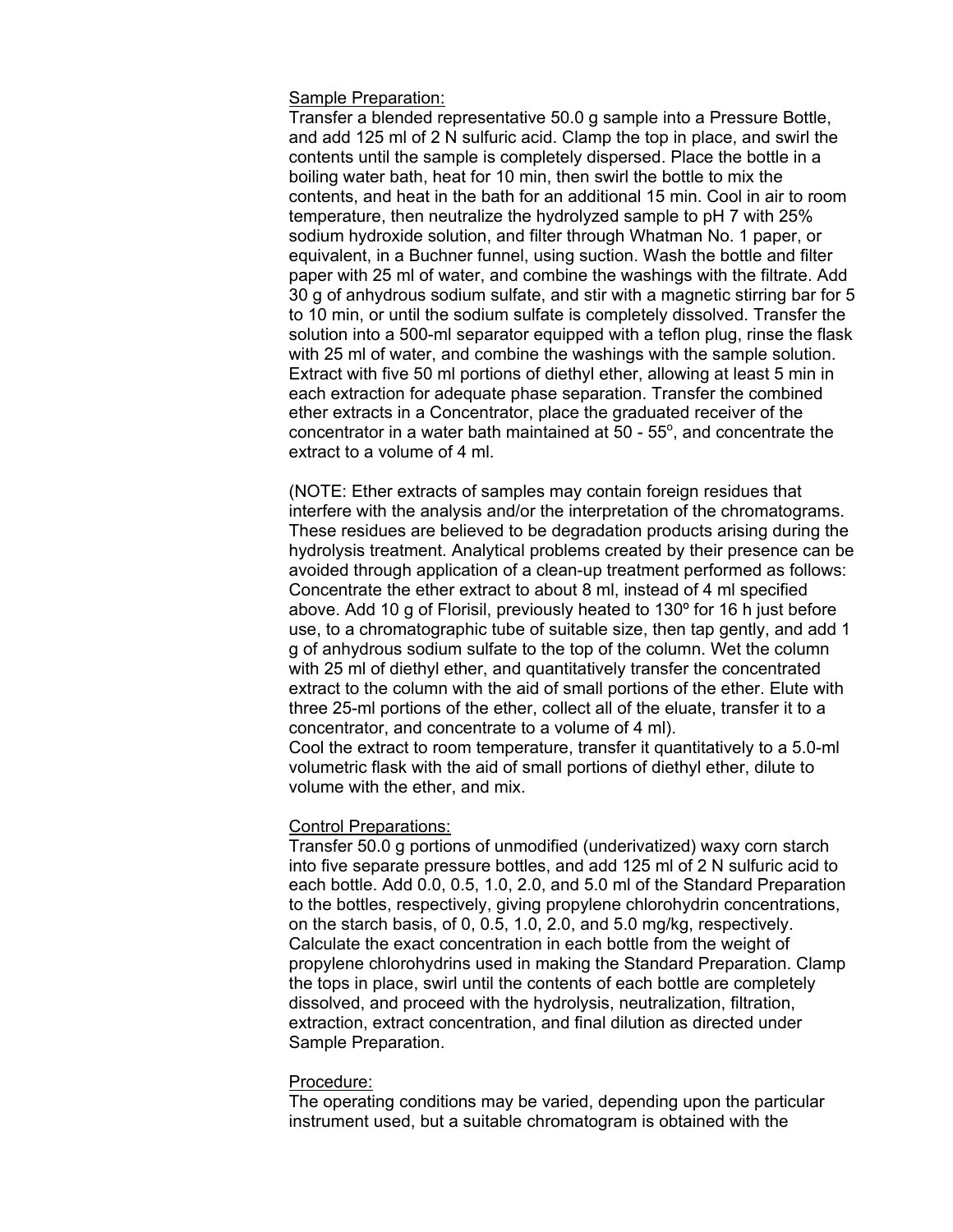Hewlett-Packard Model 5750 using a column oven temperature of 110°, isothermal; injection port temperature of 210°; detector temperature of 240°; and hydrogen (30 ml per min), helium (25 ml per min), or air (350 ml per min) as the carrier gas. A 1.0 mV full-scale recorder is recommended; range, attenuation, and chart speed should be selected to optimize signal characteristics. Inject 2.0 µl aliquots of each of the concentrated extracts, prepared as directed under Control Preparation, allowing sufficient time between injections for signal peaks corresponding to the two chlorohydrin isomers to be recorded (and integrated) and for the column to be purged. Record and sum the signal areas (integrator outputs) from the two chlorohydrin isomers for each of the controls. Using identical operating conditions, inject a 2.0-µl aliquot of the concentrated extract prepared as directed under Sample Preparation, and record and sum the signal areas (integrator outputs) from the sample.

# Calculation:

Prepare a calibration plot on linear coordinate graph paper by plotting the summed signal areas for each of the controls against the calculated propylene chlorohydrin concentrations, in mg/kg, derived from the actual weight of chlorohydrin isomers used. Using the summed signal areas corresponding to the 1-chloro-2-propanol and 2-chloro-1-propanol from the sample, determine the concentration of mixed propylene chlorohydrins, in mg/kg, in the sample by reference to the calibration plot derived from the control samples. After gaining experience with the procedure and demonstrating that the calibration plot derived from the control samples is linear and reproducible, the number of controls can be reduced to one containing about 5 mg/kg of mixed propylene chlorohydrin isomers. The propylene chlorohydrin level in the sample can then be calculated as follows:

Propylene chlorohydrins (mg / kg) = 
$$
\frac{C \times a}{A}
$$

in which C is the concentration, in mg/kg, of propylene chlorohydrins (sum of isomers) in the control; a is the sum of signal areas produced by the propylene chlorohydrin isomers in the sample; and A is the sum of the signal areas produced by the propylene chlorohydrin isomers in the control.

Degree of substitution of Principle: starch sodium octenyl succinate The degree of substitution is determined by alkali consumed after acidification and thorough washing of the starch half ester.

### Procedure:

Weigh out 5.0 g of sample in a 150-ml beaker. Wet out with a few ml of reagent grade isopropyl alcohol. Add, by pipette 25 ml of 2.5 N hydrochloric acid in isopropanol, allowing the acid to wash down any sample on the sides of the beaker. Stir for 30 min on a magnetic stir plate. Add 100 ml of 90% isopropanol from a graduated cylinder. Stir for 10 min. Filter the sample through a Buchner funnel and wash the filter cake with 90% isopropanol until the filtrate is negative for chloride ions. Use 0.1 N  $AqNO<sub>3</sub>$  to check for chloride ions. Transfer the filter cake to a 600-ml beaker and rinse the Buchner funnel to wash any starch into the beaker.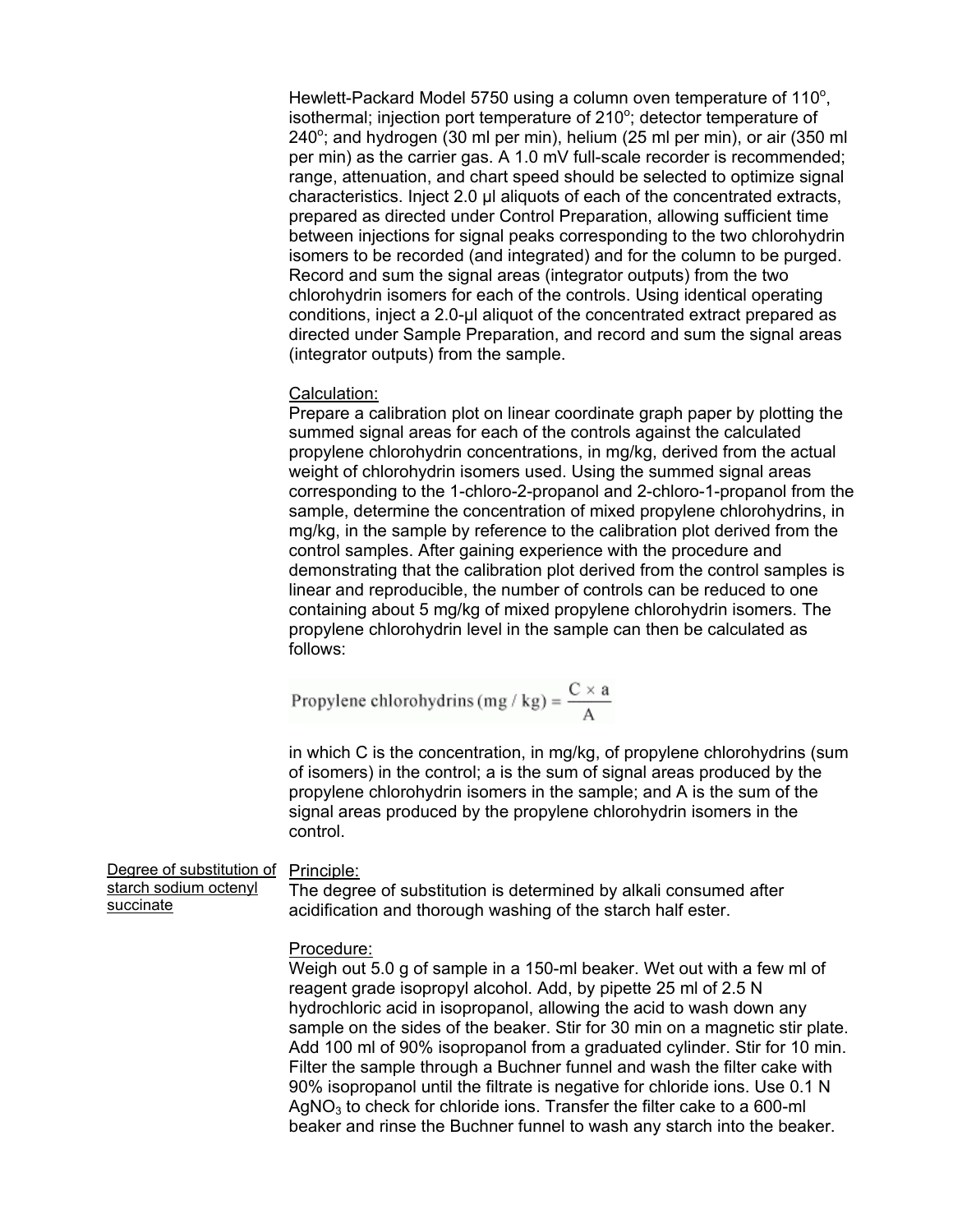Bring to a 300-ml volume with distilled water. Place for 10 min in a boiling water bath with stirring. Titrate while hot with 0.1 N NaOH to the phenolphthalein end-point.

#### Calculation:

$$
Degree of substitution (DS) = \frac{0.162 \times A}{1 - 0.210 \times A}
$$

where:

acid in starch sodium octenyl succinate

A = milliequivalents of sodium hydroxide required per g of starch octenyl succinate.

#### Residual octenyl succinic Extraction and Preparation of Sample Solution:

Extract about 500 mg of starch with 15 ml of methanol overnight under constant shaking (weigh starch accurately). Filter the extraction mixture. Wash the starch on the filter with 7 ml of methanol. Repeat three times. Combine all filtrates (about 80% of the residuals are extracted by this procedure). Add 1 ml of 0.16 N methanolic KOH to the extracts. Dry the extracts with a flash evaporator at  $30^{\circ}$ . Dissolve the residue in 2 ml methanol. Take 0.5 ml of residue solution to the reaction vial. Add 0.5 ml derivative reagent (2.8 g of 2-p-dibromoacetophenone and 0.28 g 18- Crown-6 in 50 ml CH<sub>3</sub>CN) to the reaction vial. Add 2 ml CH<sub>3</sub>CN to the reaction vial. Cap the reaction vial and heat it at  $80^\circ$  for 30 min. Cool the reaction solution to room temperature (use within 24 h).

Liquid Chromatography Analysis:

- Column: Micro-Bondapack  $C_{18}$  (Waters) or equivalent - Mobile Phase: Gradient elution of 70% methanol in water to 80% methanol in water in - 5 min. Curve 6 (Waters 660 solvent programmer) - Flow rate: 1.5 ml/min

- Detector: UV at 254 nm, attenuation 0.16 AUFS

- Injection volume: 5 µl

# Preparation of Calibration Curve:

Prepare a 0.5 M solution of sodium octenyl succinate (Solution A). With a syringe take 0.25 ml of Solution A and place into a 25-ml volumetric flask. Dilute to mark with methanol (Solution B). Prepare three calibration standards by taking 0.5, 1 and 2 ml of Solution B and placing into three 50 ml round bottom flasks. Add to each 1 ml of 0.16 N methanolic KOH. Dry each solution with a flash evaporator at  $30^{\circ}$ . Dissolve the residue in 2.0 ml of methanol (Solution  $C_1$ ,  $C_2$  and  $C_3$ ). Place 0.5 ml of the residue solution in the reaction vial. Add 0.5 ml derivative reagent (2.8 g of 2-p-dibromoacetophenone and 0.28 g of 18-Crown-6 in 50 ml of  $CH<sub>3</sub>CN$  to the reaction vial. Add 2 ml of  $CH<sub>3</sub>CN$  to the reaction vial. Cap the vial and heat to  $80^\circ$  for 30 min. Cool the reaction solution to room temperature (the derivative should be prepared as needed and used immediately). Inject 5 µl into the Liquid Chromatograph. The amount of residuals in each of the 5-µl injections are the following:

for Solution  $C_1$  0.2375 µg for Solution  $C_2$  0.4750 µg for Solution  $C_3$  0.9500 µg

Plot peak height from Liquid Chromatograph Chart versus µg of residuals